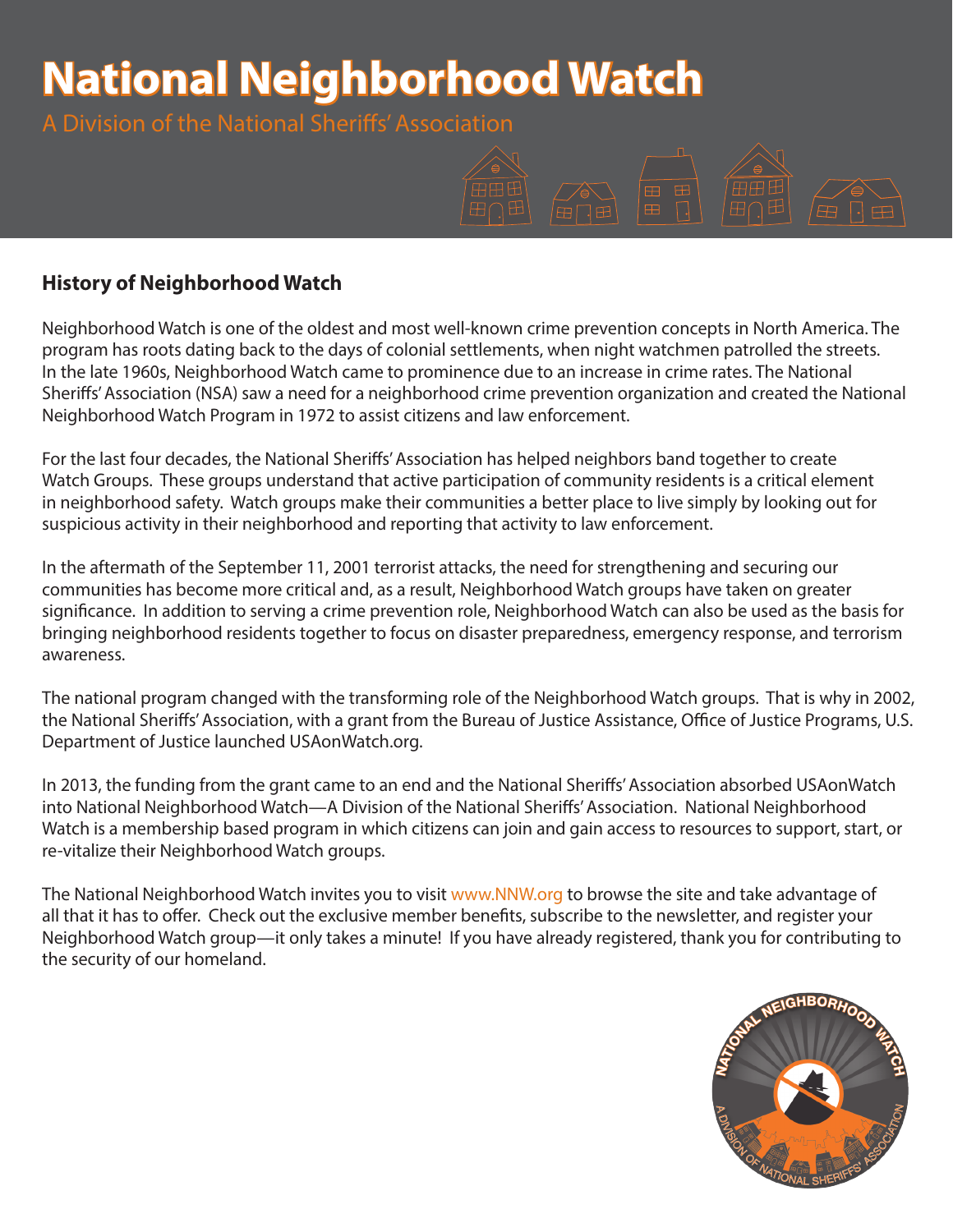# **Five Steps to Building a Successful Neighborhood Watch in Your Area**

Neighborhood Watch began as a grassroots effort more than 40 years ago to protect homes from burglary. The importance of watch groups has risen in recent years due to its integral part in the nation's homeland strategy.

National Neighborhood Watch (NNW) encourages education and common sense as it strives to involve citizens in crime prevention and emergency preparedness. It teaches citizens how to help themselves by identifying and reporting suspicious activity in their community. Also, citizens have the opportunity to give back to their neighborhood by working together to make the community safer as well as improve the neighborhood's quality of life.

A Neighborhood Watch program is easy to start. All you need to do is have a meeting with your neighbors. Do not forget to invite a representative from your local law enforcement. Neighborhood Watch programs are built upon successful partnerships with law enforcement. Use the suggestions below to build an effective and successful Neighborhood Watch group.

# **Step 1**

Talk with your fellow neighbors about their concerns regarding crime in the area and determine the level of interest others have in starting a Watch Group. While it may be hard to have every household involved, incorporating as many of your neighbors as possible will increase the likelihood for success in reducing crime.

# **Step 2**

Contact your local law enforcement agency and invite them to meet with your group at a time and place convenient to your Watch Group members. It is essential for your group to work in collaboration with law enforcement. Neighborhood Watch is a collaborative effort. Law enforcement needs to let the citizens know what is expected of them, and Neighborhood Watch group members and citizens need to let law enforcement know what their concerns are within the community.

# **Step 3**

Working with a law enforcement advisor, your Watch Group should identify patterns of crime in the area and develop strategies to address these problems. Your group will need to appoint a block captain to coordinate these efforts as well as design a phone tree for reporting crime and suspicious activities.

# **Step 4**

Have law enforcement train your Watch Group members in terrorism awareness, emergency preparedness/ emergency response, and basic crime prevention techniques.

# **Step 5**

Take active steps in your community. Have a kickoff event to announce your formation and encourage others to get involved. Start a local Neighborhood Watch newsletter, schedule times for Watch members to conduct or attend citizen patrols, training, emergency drills, and crime prevention exercises.

It is important to keep your group active and enthusiastic. Maintaining communication between group members and your local law enforcement agency is important. Be sure to schedule regular meetings so that your group remains focused.

If all those involved in the Neighborhood Watch program are aiming for the same goal, the program will be successful. Please remember this is not an overnight process; it takes patience, planning, and dedication. Studies show that if a Neighborhood Watch program deteriorates, criminals notice and quickly resume illegal activities.

For additional resources please visit www.NNW.org or contact National Neighborhood Watch at nw@sheriffs.org.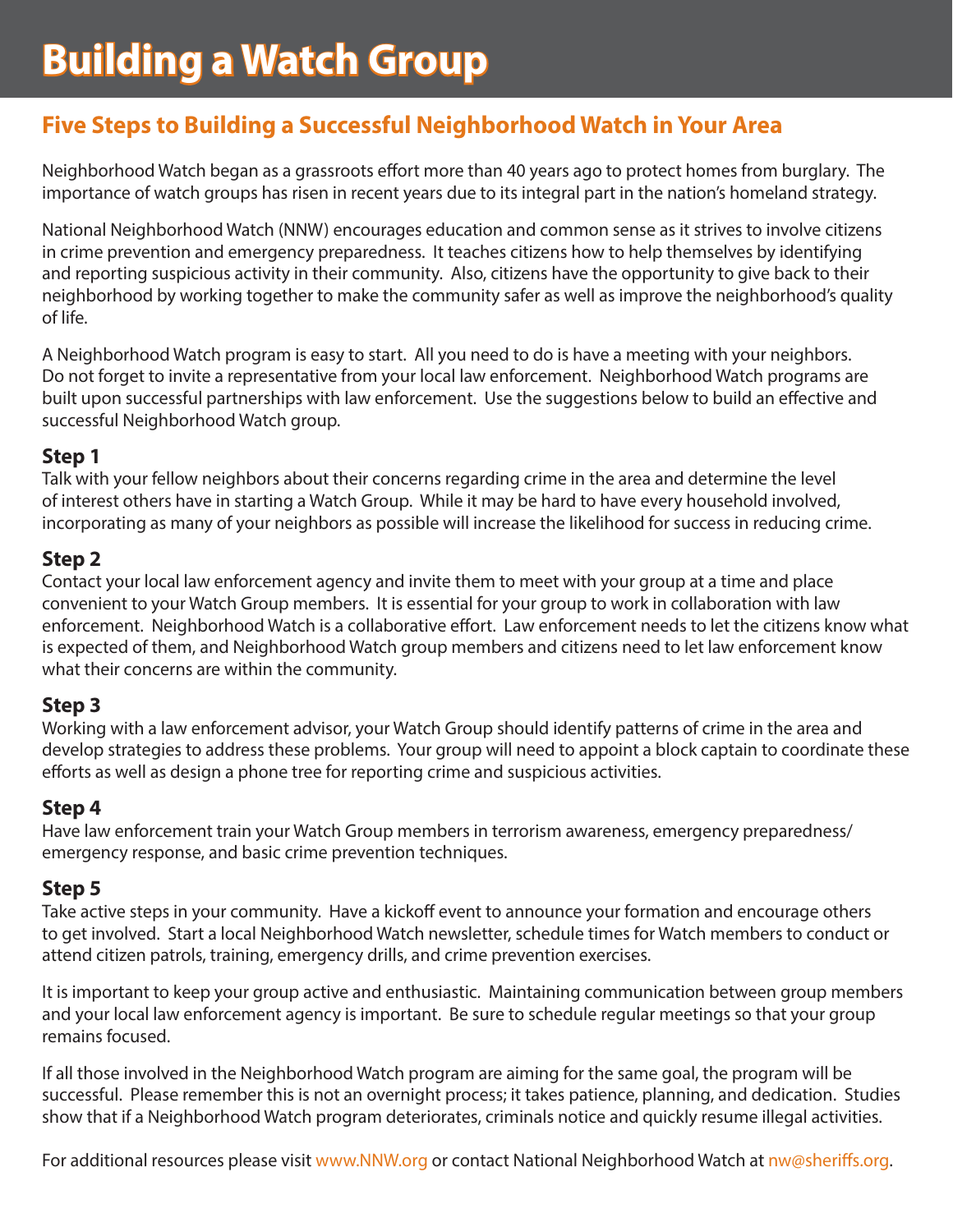# **Successful Partnerships**

One of the foundations of National Neighborhood Watch is the local community partnerships created between the individuals and/or organizations. These partnerships share a common vision of keeping neighborhoods safe and secure. To ensure successful partnerships, Block Captains should remember communication, coordination, cooperation and collaboration techniques.

**Communication** – The agreement to share thoughts, ideas, and information. Communication need not require face-to-face interaction, but can be accomplished through letters, telephone calls, reports, social media or e-mail. Communication requires a message, a sender and a receiver.

**Coordination** – This is critical to creating and sustaining partnerships and citizen involvement. The amount or nature of interaction can cover a range of activities, such as arranging for Community Emergency Response Training (CERT) or helping to arrange an event.

**Cooperation** – This occurs when two or more communicating individuals or groups agree to help each other with a task or objective.

**Collaboration** – This is the most intense level of working together, and is based on a model of sharing power for attaining a common goal. **Partners** 

Watch programs seek to improve the safety and security of everyone in the community. Below are a few organizations that your group may want to partner with, in addition to a local law enforcement agency.

- **•** Businesses
- **•** Faith/Community-based organizations
- Communication companies
- **•** Hospital and medical providers
- **Local government**
- **Other neighborhood groups**
- **Citizen Corps Councils**
- **Emergency Management Agencies**
- Civic associations
- Schools and day care centers
- **Utility companies**
- Volunteer emergency personnel

# **REMEMBER THE 4 C'S**

**Communication Coordination Cooperation Collaboration**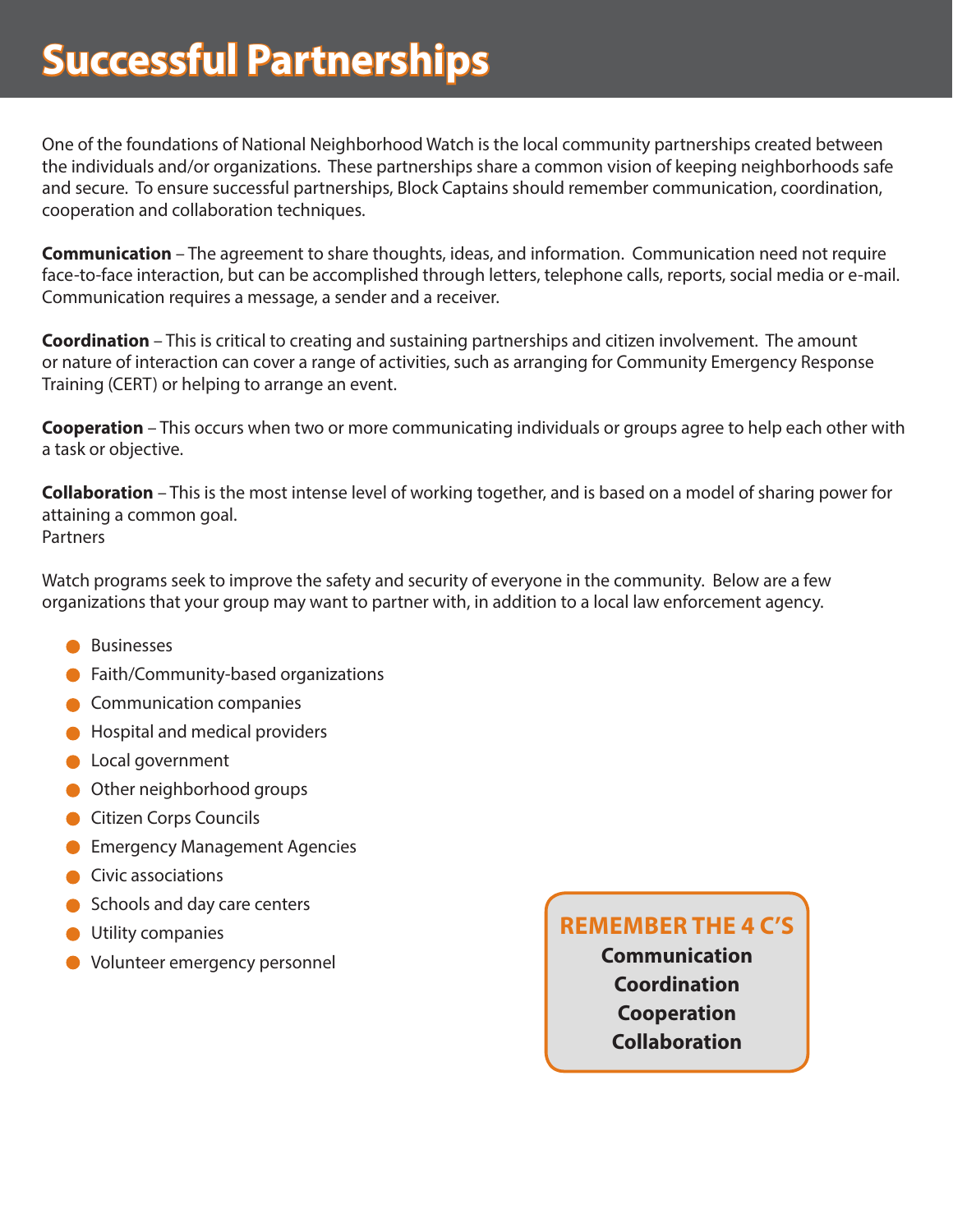# **The Block Captain**

Block Captains should be designated for every 10-15 houses/units, and they should be directly involved with their immediate neighbors. The Block Captain's responsibilities may include:

- Establishing a "telephone chain" by compiling and distributing a current list of names, addresses, and telephone numbers of block residents.
- Visiting and inviting new residents to join, as well as notifying them of meetings and training sessions.
- Contacting each neighbor to discuss possible crime problems, requirements for assistance, and suggestions for program improvement.

### **Effective Leadership**

Effective Neighborhood Watch leadership is crucial to success. Block Captains should be chosen from within each neighborhood that participates in the Watch Program. As a leader your responsibilities include:

**Informing** – Each individual in the program needs to know what to look for and how to respond. It is the leader's responsibility to make sure information gets to the watch group.

**Empowering** – By giving the people in your community the knowledge they need, they will be enabled to handle a wide range of possible situations.

**Involving** – The leader must set the example by being involved in the program and encouraging others to do the same.

**Rewarding** – While the added security resulting from the program does provide reward, it is important for the leaders to recognize and praise individual contributions to the program. Recognition is a strong motivator for participants. A small thank you or a certificate can go a long way!

#### **Activities**

- Weekly newspaper column
- Daily radio tips
- **•** Monthly newsletters
- **•** E-mail/Social Media updates
- **Phone Chains**

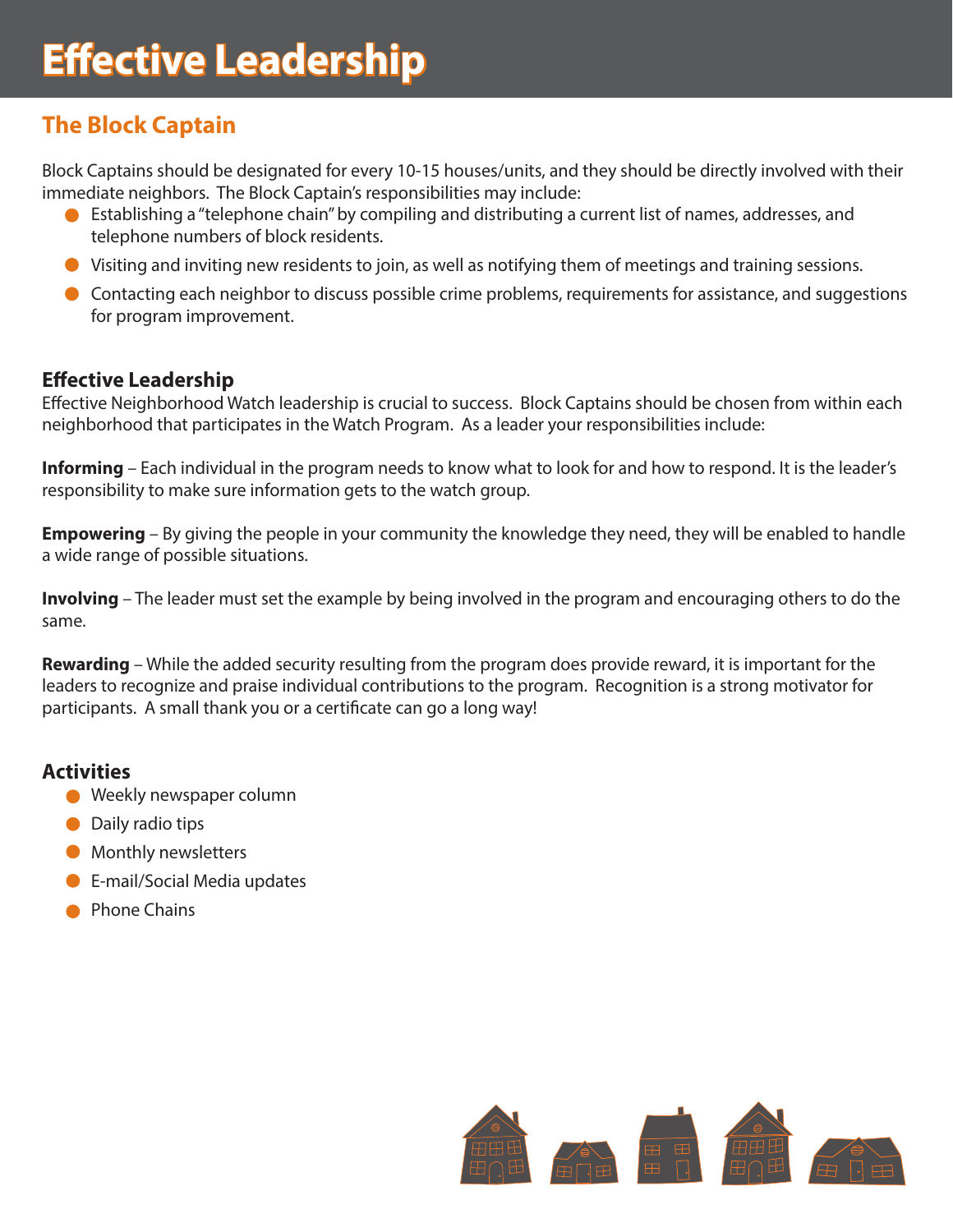The key to planning a successful Neighborhood Watch meeting is organization. Neighborhood Watch leaders should be aware that participants are volunteering time out of their busy schedules and should work to ensure time-efficient meetings. Meeting leaders should have the facilities prepared prior to the meeting, should start and finish on time, and should thank participants for their time and contributions to keeping their community safe and secure.

# **Facility**

- Choose one as close to the participants as possible
- Schedule meeting space to avoid conflict
- Provide space appropriate for the number of participants
- Arrange room properly to encourage interaction
- Minimize distractions
- Ensure availability of proper electrical outlets
- Ensure proper lighting
- Ensure adjustable climate controls

# **Pre-Meeting Check List**

- Handouts and materials for participants
- Pens, pencils, notepads
- Name tags
- Refreshments, snacks
- Office items, staples, paperclips
- Outside speaker arrangements have been made with adequate electrical equipment for presentations
- Agenda
- Sign-up sheet
- Appropriate people invited (i.e. law enforcement agency)
- Advertise meeting (flyers, mail, email etc.)
- Flip charts and marker

# **Planning Meetings Conducting Meetings**

A successful Neighborhood Watch meeting should energize and inform the attendees. It is important to empower the participants to be proactive in all crime prevention and emergency preparedness efforts. Encourage participants to enlist other neighbors concerned about the community's safety and security to get involved.

# **To present a successful watch meeting**

- Know your audience
- Be familiar with the subject
- Review the agenda and anticipate questions
- Manage the breaks (if needed)
- Avoid time disruptions

# **Managing the meeting**

- Establish objectives
- Concentrate on priority items
- Use an agenda to help stay on topic
- Do not procrastinate be decisive
- Do not lose sight of the intended result

#### **Time-wasters**

- Cell phone interruptions
- Drop-in attendees
- Socializing
- Attempting to do too much
- Fear of decision making
- Duplication of effort

# **Tips for Public Speaking**

- 1. Start on time and be energetic
- 2. Move around the room
- 3. Make eye contact with everyone
- 4. Speak loud and at a good pace
- 5. Avoid distractions